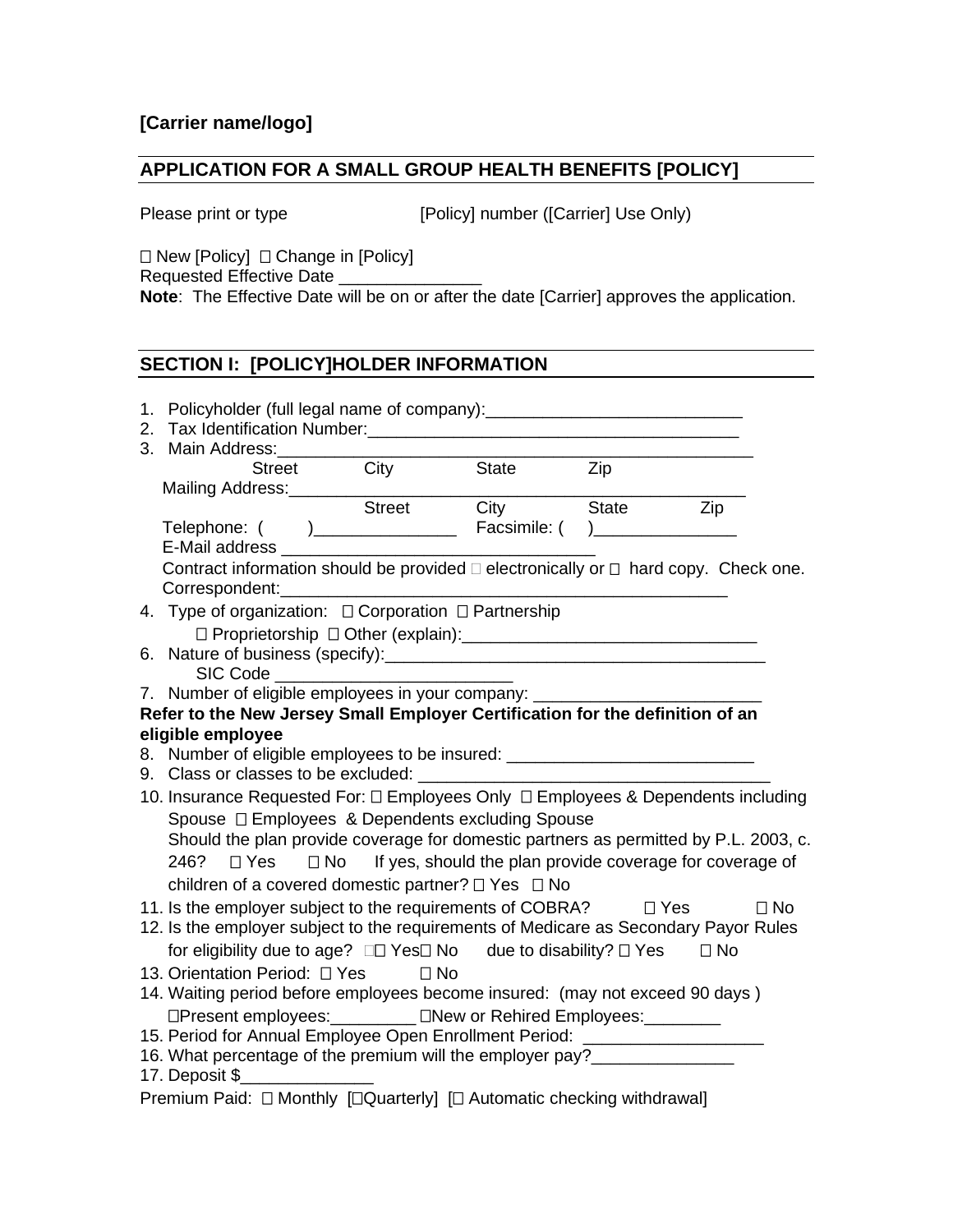Premium will be due as of the effective date. The premium for the first month of coverage must be attached.

#### **Affiliates, subsidiaries or branches (Must be included for purposes of participation)**

|              | No. eligible | No eligible  |
|--------------|--------------|--------------|
| Legal Name & | employees in | employees to |
| Location     | this company | be insured   |
|              |              |              |
|              |              |              |
|              |              |              |
|              |              |              |

# **SECTION II: SPECIFICATIONS FOR COVERAGE**

## [**HEALTH BENEFITS**

*Carriers must include adequate identifying information with respect to at least three standard health benefit plans. Options with riders may also be included.*

*Carriers may include information regarding pediatric dental benefits. Carriers may request that the employer respond to a question regarding whether the employer has obtained stand-alone pediatric dental benefits.*

*Carriers may refer to the proposal if there is a means to identify the plan the applicant selected.*

]

## **SECTION III: ALL QUESTIONS MUST BE ANSWERED**

| $\bullet$<br>$\bullet$ | 1. Is there any Group Health Plan:<br>now in force and to be continued?<br>currently being applied for?<br>If "Yes" identify the name of the Group Health Plan, give a description of the plan(s)<br>and name of insurance carrier(s) | Π Yes — | $\Box$ No<br>$\Box$ No |  |
|------------------------|---------------------------------------------------------------------------------------------------------------------------------------------------------------------------------------------------------------------------------------|---------|------------------------|--|
|                        | 2. Name of present or prior group carrier<br>Effective date of prior coverage:<br>Series and the series of prior coverage:<br>Cancellation/termination date:                                                                          |         |                        |  |
|                        | Is the coverage applied for in this application replacing other group insurance?                                                                                                                                                      |         |                        |  |
|                        |                                                                                                                                                                                                                                       | ∏ Yes — | $\Box$ No              |  |
|                        | If "Yes" give reason<br>Plan being replaced:                                                                                                                                                                                          |         |                        |  |
| 3.                     | Are extended benefits provided in case of termination of health benefits?                                                                                                                                                             |         |                        |  |
|                        |                                                                                                                                                                                                                                       | ⊓ Yes   | ⊟ No                   |  |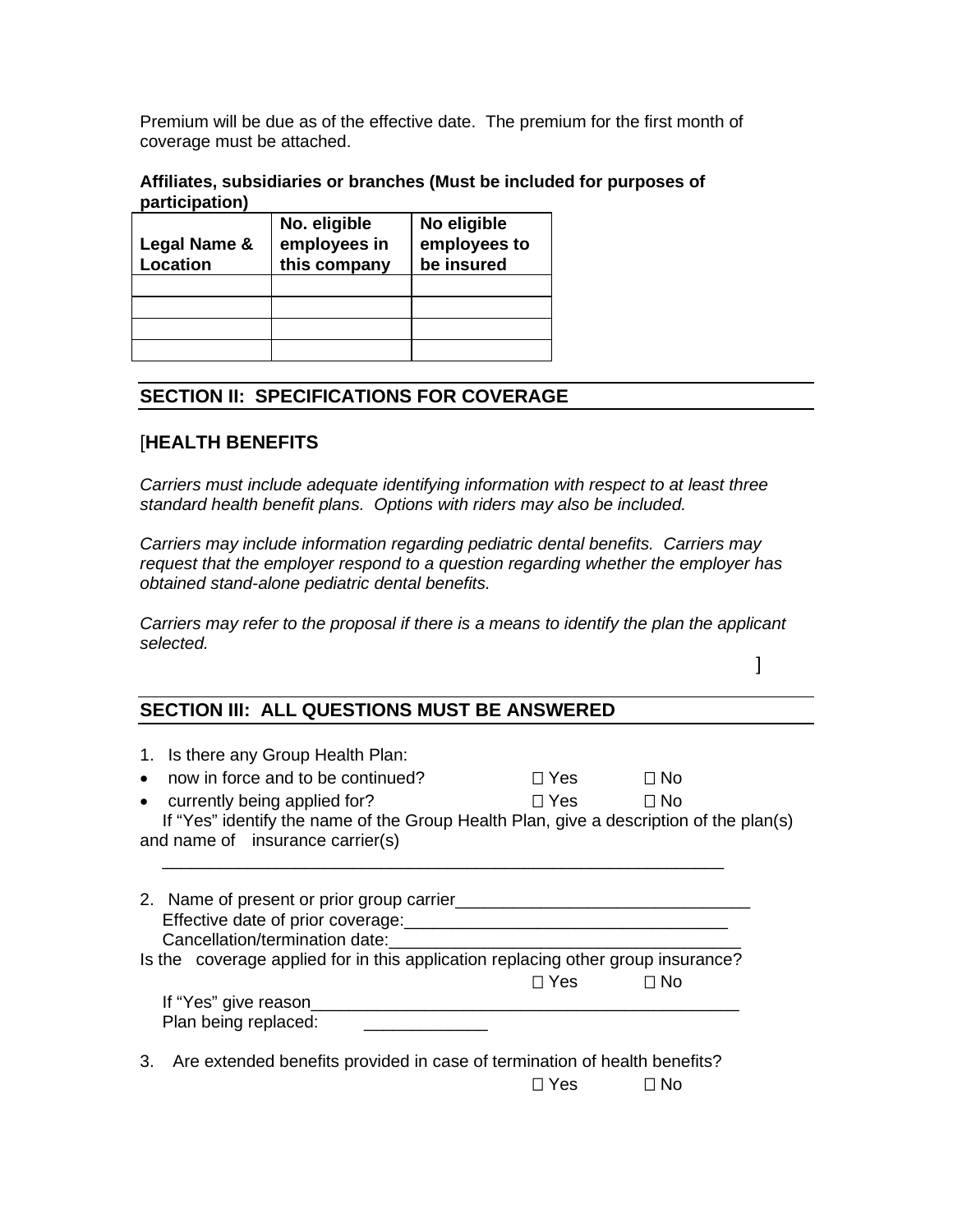4. To the best of your knowledge are there any current or former employees or their eligible dependents whose health insurance is being continued?

 $\Box$  Yes  $\Box$  No

**Please provide the following information for each current/former employee or dependent on health continuations.**

| Name of<br>Employee/ |               | Type of<br><b>Continuation</b><br>State/Federal/ | <b>Reason for</b><br><b>Termination</b> | <b>Continuation</b><br><b>Dates</b> |     |
|----------------------|---------------|--------------------------------------------------|-----------------------------------------|-------------------------------------|-----|
| <b>Dependent</b>     | Date of Birth | <b>Extended</b>                                  | <b>Disability</b>                       |                                     |     |
|                      |               | <b>Benefits</b>                                  | /Other                                  | <b>Start</b>                        | End |
|                      |               |                                                  |                                         |                                     |     |
|                      |               |                                                  |                                         |                                     |     |
|                      |               |                                                  |                                         |                                     |     |
|                      |               |                                                  |                                         |                                     |     |

If additional space is needed, attach a separate sheet, signed and dated.

- 5. To the best of your knowledge:
	- a) Are any employees or dependents presently incapacitated?

 $\Box$  Yes  $\Box$ No

b) Are any dependent children incapable of self-support due to a physical or mental disability?  $\Box$  Yes  $\Box$  No

Additional space to explain if Items 1, 2 or 3 were answered "Yes". Refer to the question number, and give details including names, where appropriate.

\_\_\_\_\_\_\_\_\_\_\_\_\_\_\_\_\_\_\_\_\_\_\_\_\_\_\_\_\_\_\_\_\_\_\_\_\_\_\_\_\_\_\_\_\_\_\_\_\_\_\_\_\_\_\_\_\_\_\_\_\_\_\_\_\_\_\_\_\_\_

\_\_\_\_\_\_\_\_\_\_\_\_\_\_\_\_\_\_\_\_\_\_\_\_\_\_\_\_\_\_\_\_\_\_\_\_\_\_\_\_\_\_\_\_\_\_\_\_\_\_\_\_\_\_\_\_\_\_\_\_\_\_\_\_

\_\_\_\_\_\_\_\_\_\_\_\_\_\_\_\_\_\_\_\_\_\_\_\_\_\_\_\_\_\_\_\_\_\_\_\_\_\_\_\_\_\_\_\_\_\_\_\_\_\_\_\_\_\_\_\_\_\_\_\_\_\_\_\_

\_\_\_\_\_\_\_\_\_\_\_\_\_\_\_\_\_\_\_\_\_\_\_\_\_\_\_\_\_\_\_\_\_\_\_\_\_\_\_\_\_\_\_\_\_\_\_\_\_\_\_\_\_\_\_\_\_\_\_\_\_\_\_\_

\_\_\_\_\_\_\_\_\_\_\_\_\_\_\_\_\_\_\_\_\_\_\_\_\_\_\_\_\_\_\_\_\_\_\_\_\_\_\_\_\_\_\_\_\_\_\_\_\_\_\_\_\_\_\_\_\_\_\_\_\_\_\_\_

6. Does the employer participate in an arrangement with a Professional Employer Organization? 
<br>  $\Box$  Yes  $\Box$  No (Refer to Advisory Bulletin 00-SEH-02 if you need information concerning what constitutes a Professional Employer Organizations.)

## **SECTION IV: AGENT/PRODUCER INFORMATION**

\_\_\_\_\_\_\_\_\_\_\_\_\_\_\_\_\_\_\_\_\_\_\_\_\_\_\_\_\_\_\_\_\_\_

[To be supplied by Carrier, and limited in scope to information concerning the agent/broker]